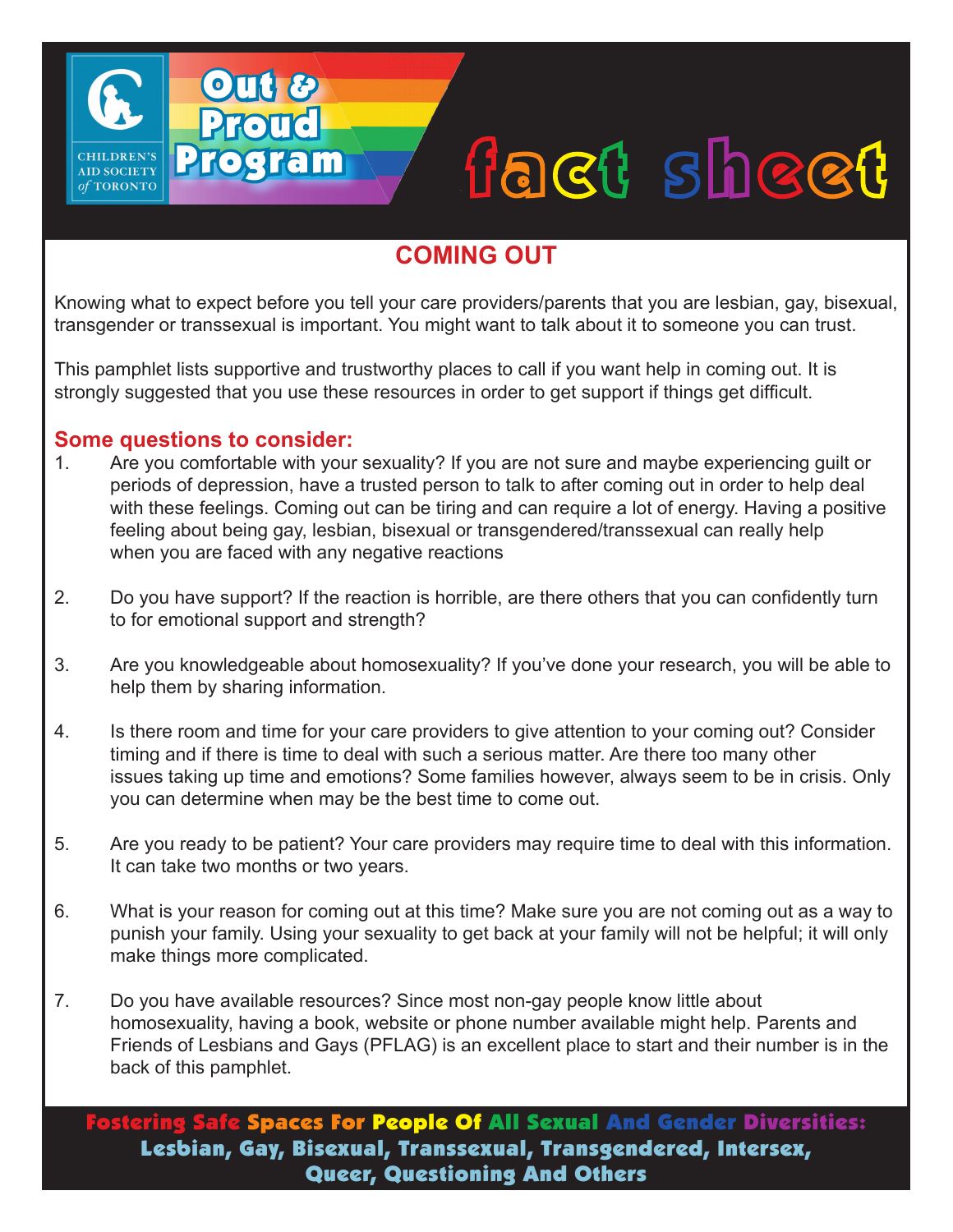- 8. Are you financially dependent on your care providers? If you suspect they may be capable of cutting you off financially, you may want to wait or have a backup plan.
- 9. Is this your decision? Do not be pressured into coming out if you are not ready.

#### **Care providers and Children Switch Roles**

When you come out you may find the parenting/child roles reverse. They may need to learn from your experience. As they deal with your coming out, you may be asked to allow them time to accept what you have told them. It will be easy for you to become impatient. They may need you to repeat many things you have already talked about. Their understanding will come slowly. Allow them time and space. Consider your own journey. You've been working on this issue for a long time. Although the issues your parents or care providers will work through are similar, the difference is that you are ahead of them. Be patient!

#### Reasons to come out

#### **No more lies.**

Keeping up all the complicated lies that you may have to tell in order to keep your sexuality a secret takes a lot of energy and wears away at your self-confidence. It can feel like a huge relief once the secret is out.

#### **You find real support for who you are.**

You will learn who can accept the real you, not some fictitious person you have had to invent. This will deepen your friendships. The people who cannot accept you will be replaced by those who do.

#### **Possibility of acceptance.**

Even though families have mixed reactions many come to a place of acceptance. Once this process starts many LGBT people say they feel a big sense of relief that they have stopped lying to the people they love. It also can begin a deeper sense of trust with others and with yourself.

#### **You begin to feel like you fit in.**

Although most LGBT people always feel some degree of being an outsider, when you are comfortable being out, it will help you be more genuine in your relationships. You begin to see that everyone is different, that it's the differences that make life interesting.

#### **Stages Care providers Can Go Through**

#### **Stage 1: SURPRISE**

If they had no idea, it can last a few minutes to weeks but it should wear off in a few days. Explain that it is important for you to be positive about your orientation or gender identity, as it is a part of who you are. You have been afraid to be completely honest and you don't like the barrier it creates.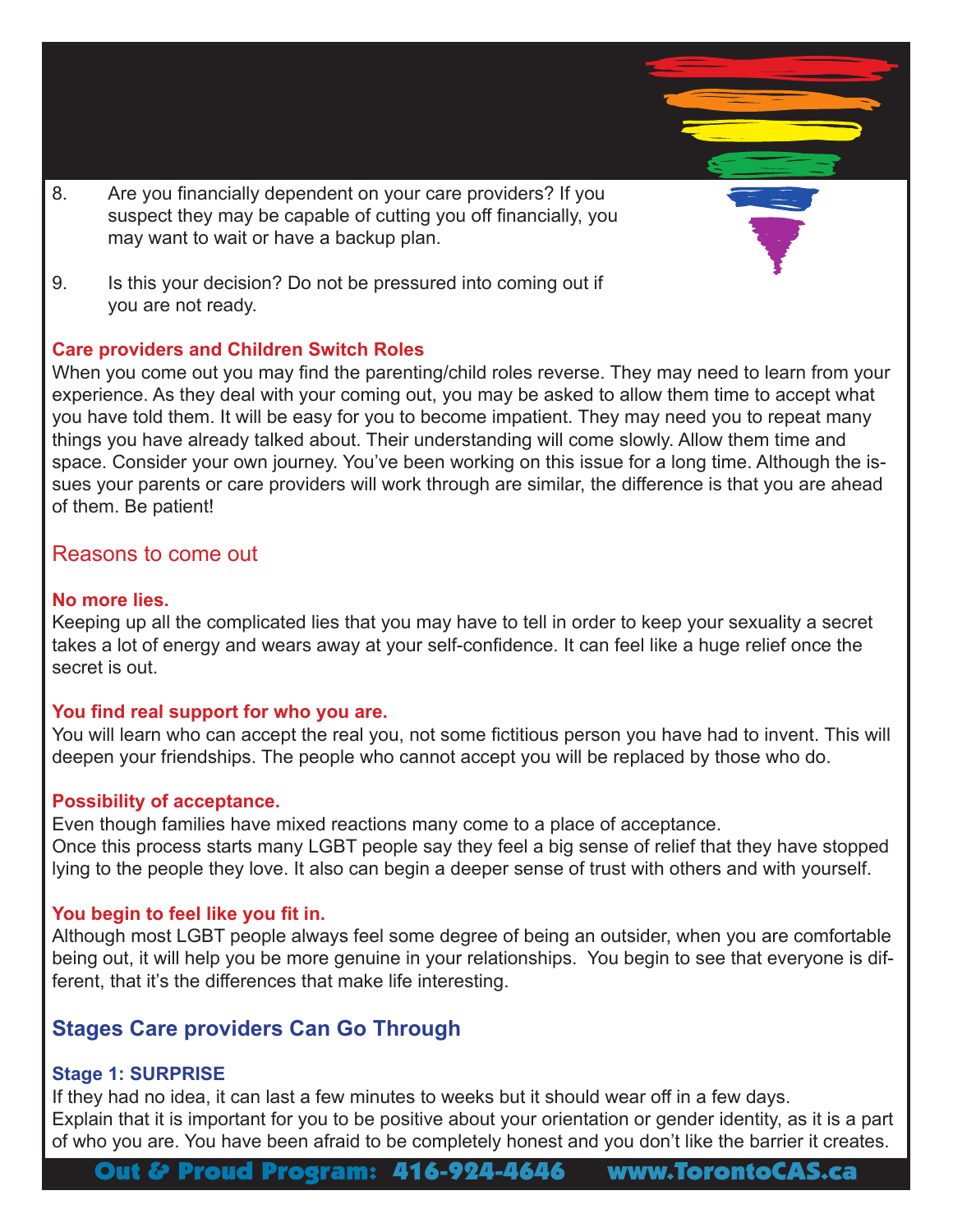Affirm your love for them and after some time alone they may remember how much they love you too. Remind them you are the same person today that you were yesterday. You will need to repeat this over and over!

#### **Stage 2: DENIAL**

Denial helps protect a person from a threatening or painful message. Denial takes many forms: Hostility: "No one under this roof is going to be a faggot."

Non-registering: "That's nice; what do you want for dinner?"

Non-caring: "If you choose that lifestyle, I don't want to hear about it."

Rejection: "It's just a phase, you will get over it."

If their denial takes the form of "I don't want to talk about it," be patient. If this has not changed in about a week, raise the subject again. Answer only what they ask. They will get to other questions at another time. Remember that each person will react differently, so you'll have to respond on an individual basis.

#### **Stage 3: GUILT**

Homosexuality is often seen as a "problem" and people ask, "What caused it?" They believe that if they can find a cause they can find a cure. Many care providers look for what they may have done wrong or what they should have done differently. When care providers feel guilty, they are self-centred and are not yet concerned with what you have been through. Often they are not able to admit their sense of guilt. Tell them it is not their fault. Assure them that you don't believe they caused it, as there is no known cause for being gay. Provide resources and books. Be patient and understanding. Suggest your care providers call Parents and Friends of Lesbians and Gays (PFLAG) whose number is in the resource section of this pamphlet.

#### **Stage 4: FEELINGS EXPRESSED**

Your care providers acknowledge their emotions.

When it is clear that guilt is not useful, they may be ready to ask questions, listen to answers and acknowledge their feelings. This is where some of the most helpful conversations between you and your care providers will take place. Expect a full range of feelings: disappointment about the future, shame, fear, not wanting you to tell others, hurt and sometimes relief. Since you may have experienced many of the same feelings (isolation, fear of rejection, hurt, confusion, relief), you can share similarities. Allow them time to express themselves. Remember to be patient.

#### **Stage 5: MAKING DECISIONS**

As the emotions subside, care providers will increasingly deal more rationally. It's common for them to retreat a little and consider what lies ahead. Usually, the most important factor is their relationship with you. They may reach a point where they choose to go no further but this does not mean they do not accept you.

Some care providers may stay in a constant state of warfare. They blame everything you do on your sexuality: your grades, the hours you keep, what you eat, your friends, your language. By attending